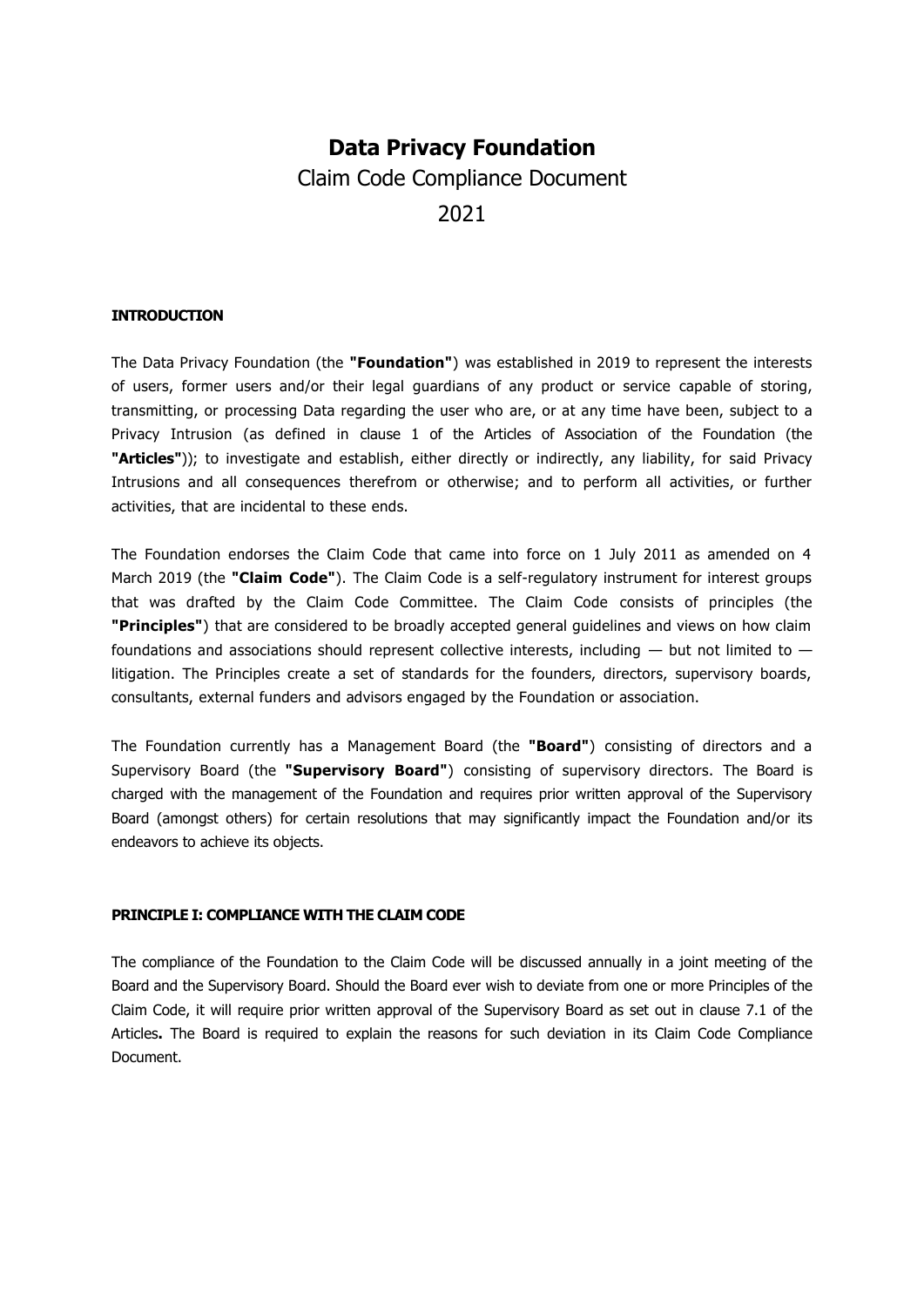This document is intended to comply with the requirements set out in clause 7.2 of the Articles and in Elaboration 1 of Principle I of the Claim Code, and is published on the Foundation's website: [www.dataprivacystichting.com.](http://www.dataprivacystichting.com/)

#### **PRINCIPLE II: PROTECTING COLLECTIVE INTERESTS ON A NON-PROFIT BASIS**

The Foundation acts as a non-profit organization in the collective interests of users, former users and/or their legal guardians, of any product or service capable of storing, transmitting, or processing Data (as defined in the Articles) regarding the user, who is, or at any time has been, subject to a Privacy Intrusion (as defined in the Articles), whether domiciled or residing either in the Netherlands or abroad, and who are persons whose interests the Foundation represents pursuant to its object, all terms broadly defined (the **"Aggrieved Parties").**

The Foundation does not generate revenue by requiring the Aggrieved Parties to pay a registration fee. There is therefore no risk of inappropriate use of such funds as identified by the Claim Code in Principle II and for which the Claim Code provides important safeguards.

Clause 27.5 of the Articles provides that if the Board adopts a resolution to dissolve the Foundation, it will need to stipulate how surplus funds on winding up, if any, are to be allocated, in line with the objects of the Foundation and will be deployed for an institution serving the public good. The resolution to dissolve the Foundation (including the allocation of a possible surplus) is subject to prior written approval of the Supervisory Board (clause 27.2 in conjunction with clause 26.1 of the Articles) and can, in principle, only be passed by a majority of two thirds of the votes cast at a board meeting at which at least two thirds of the Board members are present or represented (pursuant to clause 27.2 in conjunction with clause 26.2 of the Articles).

Elaboration II.3 of Claim Code provides that the Articles should also contain a provision that a liquidation surplus should be distributed amongst the Aggrieved Parties or deployed for an institution serving the public good, as referred to in section 6.33 paragraph 1(b) of the Income Tax Act 2001, including a charity institution outside the Netherlands in a country designated by ministerial regulation. Per clause 27.5 of the Articles, the Board will determine the destination of any liquidation surplus with the understanding that such determination will be aligned with the statutory objects of the Foundation and will be deployed for an institution serving the public good.

## **PRINCIPLE III: EXTERNAL FUNDING**

The Foundation entered into an agreement with Lieff Cabraser Heimann & Bernstein, LLP (**"LCHB"**) and has engaged LCHB (i) to provide the funding to the Foundation and (ii) to render services to the Foundation, including drafting marketing and advertising activities, website operations and possible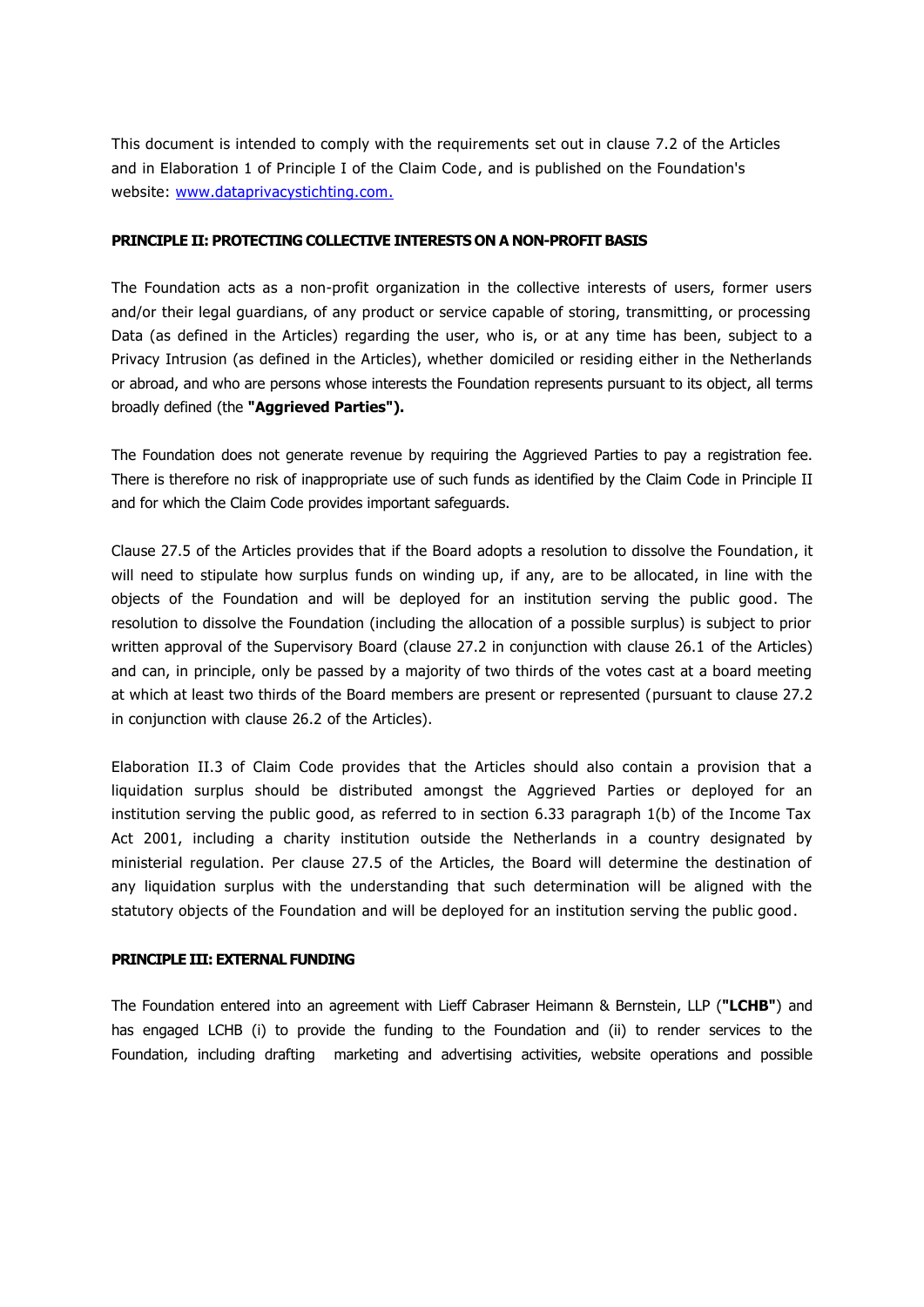contacts with individual Aggrieved Parties, and all tasks reasonably related thereto (the **"LCHB Engagement"**).

The Foundation has investigated the track record and reputation of LCHB and is satisfied that LCHB is wholly independent from any defendant in litigation. LCHB has agreed to fund litigation initiated by the Foundation through a judgment on the merits by the Court of First Instance.

The members of the management Board, members of the Supervisory Board, and the lawyers of the Foundation are all independent from LCHB and its affiliates. The funding conditions do not conflict with the collective interests the Foundation aims to protect on the basis of its Articles. The control over the strategy of the Foundation as well as the engagement of Attorneys lies exclusively with the Foundation. In return for the services rendered and the risks and costs assumed by LCHB, a fee applies of 18% of any financial recovery achieved through a collective settlement or litigation.

## **PRINCIPLE IV: INDEPENDENCE OF THE FOUNDATION AND AVOIDING CONFLICTS OF INTERESTS**

In accordance with the Claim Code and the Articles, any apparent conflict of interest between the Foundation's engaged advisors, the Supervisory Board, and the Board should be avoided. In all cases where there is a direct or indirect conflict of interest between the interests of the Foundation and the interests of one or more members of the Board or the Supervisory Board, the individual with the conflict of interest will not take part in the deliberations and shall abstain from voting with respect to the matter in which he or she has a conflict of interest (Clauses 13.1 and 19.2 of the Articles). If all members of the Board have a conflict of interest, the resolution shall be taken by the Supervisory Board (Clause 13.2 of the Articles).

The Articles do not explicitly prohibit the Foundation from entering into agreements with a legal entity in which a member of the Board or Supervisory Board acts as a director, founder, shareholder, partner, member of the Supervisory board and/or employee. The Foundation is currently not engaged in such an agreement. Since the Foundation has an adequate conflict of interest policy, the current governance of the Foundation provides sufficient safeguards in this respect and sufficiently complies with Elaboration IV.3 of the Claim Code.

#### **PRINCIPLE V: COMPOSITION, TASK AND MODUS OPERANDI OF THE BOARD**

The Board represents the Foundation. Elaboration V.1 of the Claim Code provides that the Board of the Foundation should consist of at least three individuals. Currently, the Board consists of: Mr. H.Th. (Dick) Bouma (former (managing)partner at law firm Pels Rijcken & Droogleever Fortuijn, an expert on class actions and settlements with financial expertise as a curator in large scale bankruptcies), The Right Honourable Dame Elizabeth Gloster, DBE PC (former Lady Justice at the Court of Appeal in London, former Vice-President of the Civil Division of that Court and current judge at the Bermuda Court of Appeal), and Mr. Ira S. Rubinstein (Senior Fellow at the Information Law Institute at NYU